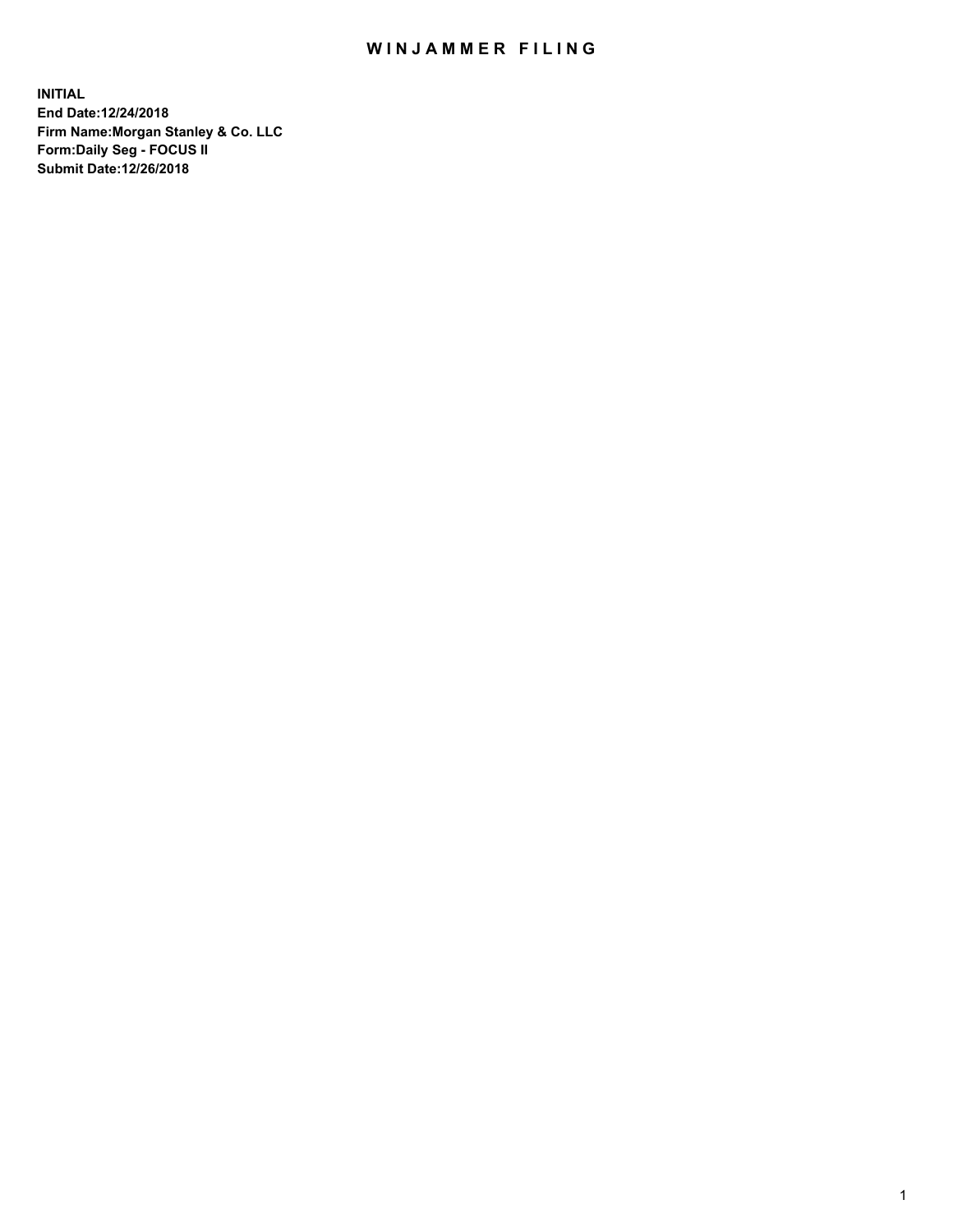**INITIAL End Date:12/24/2018 Firm Name:Morgan Stanley & Co. LLC Form:Daily Seg - FOCUS II Submit Date:12/26/2018 Daily Segregation - Cover Page**

| Name of Company                                                                                                                                                                                                                                                                                                                | Morgan Stanley & Co. LLC                               |
|--------------------------------------------------------------------------------------------------------------------------------------------------------------------------------------------------------------------------------------------------------------------------------------------------------------------------------|--------------------------------------------------------|
| <b>Contact Name</b>                                                                                                                                                                                                                                                                                                            | <b>Ikram Shah</b>                                      |
| <b>Contact Phone Number</b>                                                                                                                                                                                                                                                                                                    | 212-276-0963                                           |
| <b>Contact Email Address</b>                                                                                                                                                                                                                                                                                                   | lkram.shah@morganstanley.com                           |
| FCM's Customer Segregated Funds Residual Interest Target (choose one):<br>a. Minimum dollar amount: : or<br>b. Minimum percentage of customer segregated funds required:% ; or<br>c. Dollar amount range between: and; or<br>d. Percentage range of customer segregated funds required between:% and%.                         | 280,000,000<br><u>0</u><br>00<br>00                    |
| FCM's Customer Secured Amount Funds Residual Interest Target (choose one):<br>a. Minimum dollar amount: ; or<br>b. Minimum percentage of customer secured funds required:%; or<br>c. Dollar amount range between: and; or<br>d. Percentage range of customer secured funds required between:% and%.                            | 140,000,000<br><u>0</u><br><u>00</u><br>0 <sub>0</sub> |
| FCM's Cleared Swaps Customer Collateral Residual Interest Target (choose one):<br>a. Minimum dollar amount: ; or<br>b. Minimum percentage of cleared swaps customer collateral required:% ; or<br>c. Dollar amount range between: and; or<br>d. Percentage range of cleared swaps customer collateral required between:% and%. | 92,000,000<br><u>0</u><br><u>00</u><br>0 <sub>0</sub>  |

Attach supporting documents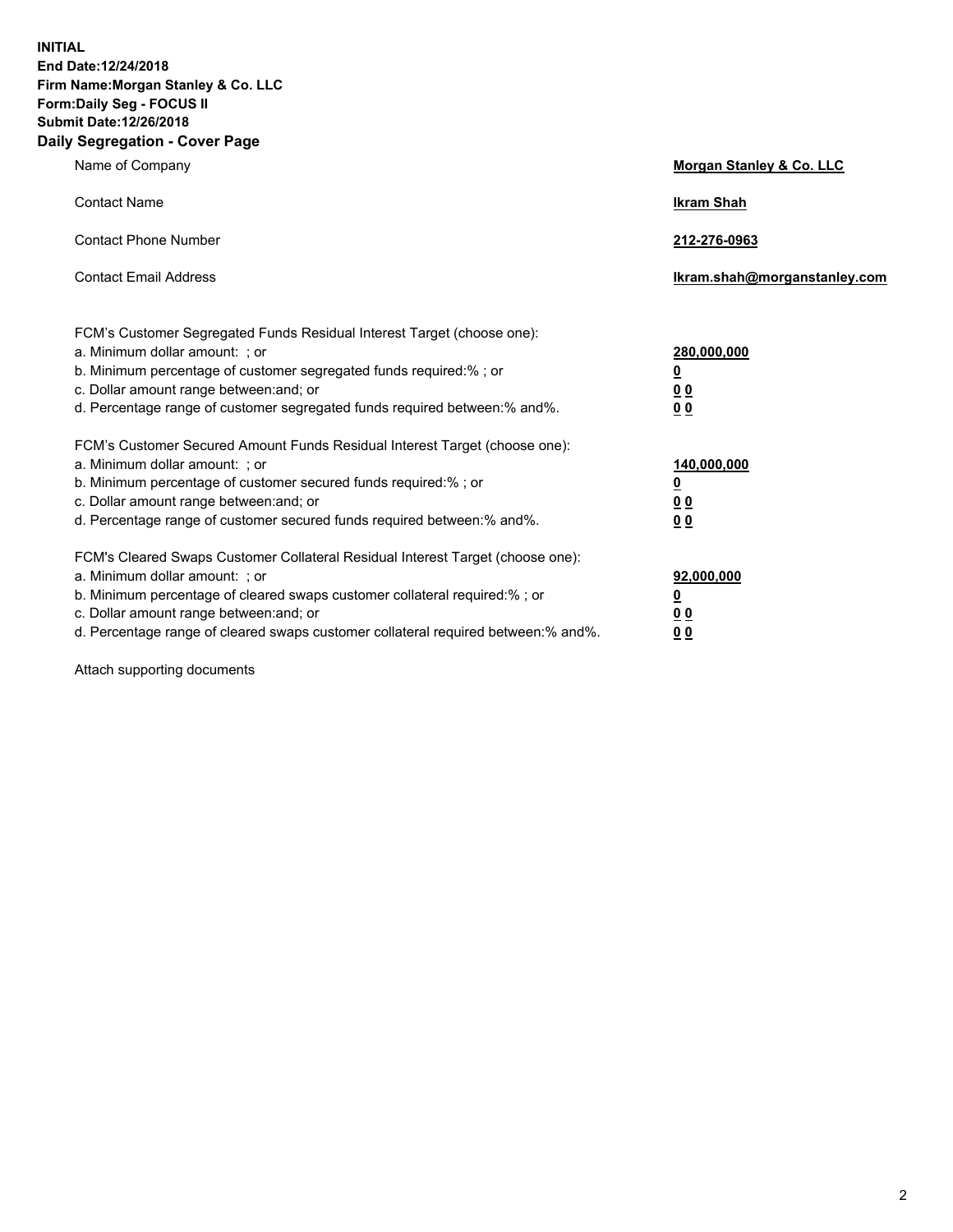### **INITIAL End Date:12/24/2018 Firm Name:Morgan Stanley & Co. LLC Form:Daily Seg - FOCUS II Submit Date:12/26/2018**

#### **Daily Segregation - Secured Amounts**

Foreign Futures and Foreign Options Secured Amounts Amount required to be set aside pursuant to law, rule or regulation of a foreign government or a rule of a self-regulatory organization authorized thereunder

- 1. Net ledger balance Foreign Futures and Foreign Option Trading All Customers A. Cash **4,095,785,337** [7315]
	- B. Securities (at market) **2,037,894,652** [7317]
- 2. Net unrealized profit (loss) in open futures contracts traded on a foreign board of trade **-1,032,413,563** [7325]
- 3. Exchange traded options
	- a. Market value of open option contracts purchased on a foreign board of trade **7,093,080** [7335]
	- b. Market value of open contracts granted (sold) on a foreign board of trade **-8,395,586** [7337]
- 4. Net equity (deficit) (add lines 1. 2. and 3.) **5,099,963,920** [7345]
- 5. Account liquidating to a deficit and account with a debit balances gross amount **228,405,429** [7351] Less: amount offset by customer owned securities **-222,982,109** [7352] **5,423,320**
- 6. Amount required to be set aside as the secured amount Net Liquidating Equity Method (add lines 4 and 5)
- 7. Greater of amount required to be set aside pursuant to foreign jurisdiction (above) or line 6.

## FUNDS DEPOSITED IN SEPARATE REGULATION 30.7 ACCOUNTS

- 1. Cash in banks
	- A. Banks located in the United States **317,690,220** [7500]
	- B. Other banks qualified under Regulation 30.7 **1,094,178,849** [7520] **1,411,869,069**
- 2. Securities
	- A. In safekeeping with banks located in the United States **82,668,837** [7540]
	- B. In safekeeping with other banks qualified under Regulation 30.7 **0** [7560] **82,668,837** [7570]
- 3. Equities with registered futures commission merchants
	-
	- B. Securities **0** [7590]
	- C. Unrealized gain (loss) on open futures contracts **83,731** [7600]
	- D. Value of long option contracts **0** [7610]
- E. Value of short option contracts **0** [7615] **6,971,097** [7620]
- 4. Amounts held by clearing organizations of foreign boards of trade
	- A. Cash **0** [7640]
	- B. Securities **0** [7650]
	- C. Amount due to (from) clearing organization daily variation **0** [7660]
	- D. Value of long option contracts **0** [7670]
	- E. Value of short option contracts **0** [7675] **0** [7680]
- 5. Amounts held by members of foreign boards of trade
	-
	-
	- C. Unrealized gain (loss) on open futures contracts **-1,032,497,294** [7720]
	- D. Value of long option contracts **7,093,080** [7730]
	- E. Value of short option contracts **-8,395,586** [7735] **3,797,948,651**
- 6. Amounts with other depositories designated by a foreign board of trade **0** [7760]
- 7. Segregated funds on hand **0** [7765]
- 8. Total funds in separate section 30.7 accounts **5,299,457,654** [7770]
- 9. Excess (deficiency) Set Aside for Secured Amount (subtract line 7 Secured Statement Page 1 from Line 8)
- 10. Management Target Amount for Excess funds in separate section 30.7 accounts **140,000,000** [7780]
- 11. Excess (deficiency) funds in separate 30.7 accounts over (under) Management Target **54,070,414** [7785]

**0** [7305]

[7354] **5,105,387,240** [7355]

**5,105,387,240** [7360]

# [7530]

A. Cash **6,887,366** [7580]

 A. Cash **2,876,522,636** [7700] B. Securities **1,955,225,815** [7710] [7740] **194,070,414** [7380]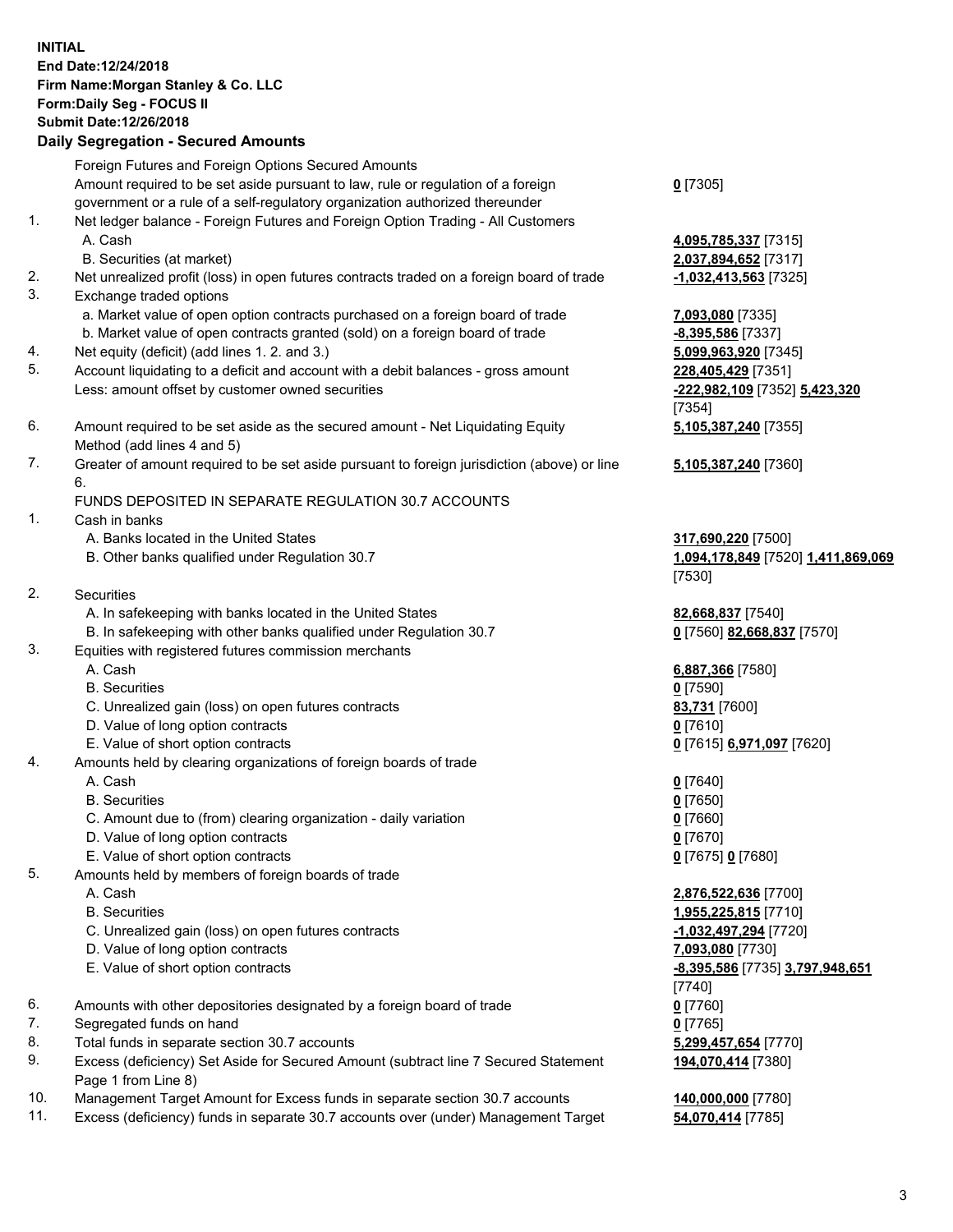**INITIAL End Date:12/24/2018 Firm Name:Morgan Stanley & Co. LLC Form:Daily Seg - FOCUS II Submit Date:12/26/2018 Daily Segregation - Segregation Statement** SEGREGATION REQUIREMENTS(Section 4d(2) of the CEAct) 1. Net ledger balance A. Cash **11,414,083,471** [7010] B. Securities (at market) **6,290,482,524** [7020] 2. Net unrealized profit (loss) in open futures contracts traded on a contract market **-1,485,245,515** [7030] 3. Exchange traded options A. Add market value of open option contracts purchased on a contract market **340,541,310** [7032] B. Deduct market value of open option contracts granted (sold) on a contract market **-442,630,920** [7033] 4. Net equity (deficit) (add lines 1, 2 and 3) **16,117,230,870** [7040] 5. Accounts liquidating to a deficit and accounts with debit balances - gross amount **810,994,146** [7045] Less: amount offset by customer securities **-787,468,898** [7047] **23,525,248** [7050] 6. Amount required to be segregated (add lines 4 and 5) **16,140,756,118** [7060] FUNDS IN SEGREGATED ACCOUNTS 7. Deposited in segregated funds bank accounts A. Cash **3,985,083,335** [7070] B. Securities representing investments of customers' funds (at market) **0** [7080] C. Securities held for particular customers or option customers in lieu of cash (at market) **583,231,179** [7090] 8. Margins on deposit with derivatives clearing organizations of contract markets A. Cash **6,583,690,707** [7100] B. Securities representing investments of customers' funds (at market) **0** [7110] C. Securities held for particular customers or option customers in lieu of cash (at market) **5,707,251,345** [7120] 9. Net settlement from (to) derivatives clearing organizations of contract markets **-288,276,885** [7130] 10. Exchange traded options A. Value of open long option contracts **340,541,310** [7132] B. Value of open short option contracts **-442,630,920** [7133] 11. Net equities with other FCMs A. Net liquidating equity **9,737,903** [7140] B. Securities representing investments of customers' funds (at market) **0** [7160] C. Securities held for particular customers or option customers in lieu of cash (at market) **0** [7170] 12. Segregated funds on hand **0** [7150] 13. Total amount in segregation (add lines 7 through 12) **16,478,627,974** [7180] 14. Excess (deficiency) funds in segregation (subtract line 6 from line 13) **337,871,856** [7190]

- 15. Management Target Amount for Excess funds in segregation **280,000,000** [7194]
- 16. Excess (deficiency) funds in segregation over (under) Management Target Amount Excess

**57,871,856** [7198]